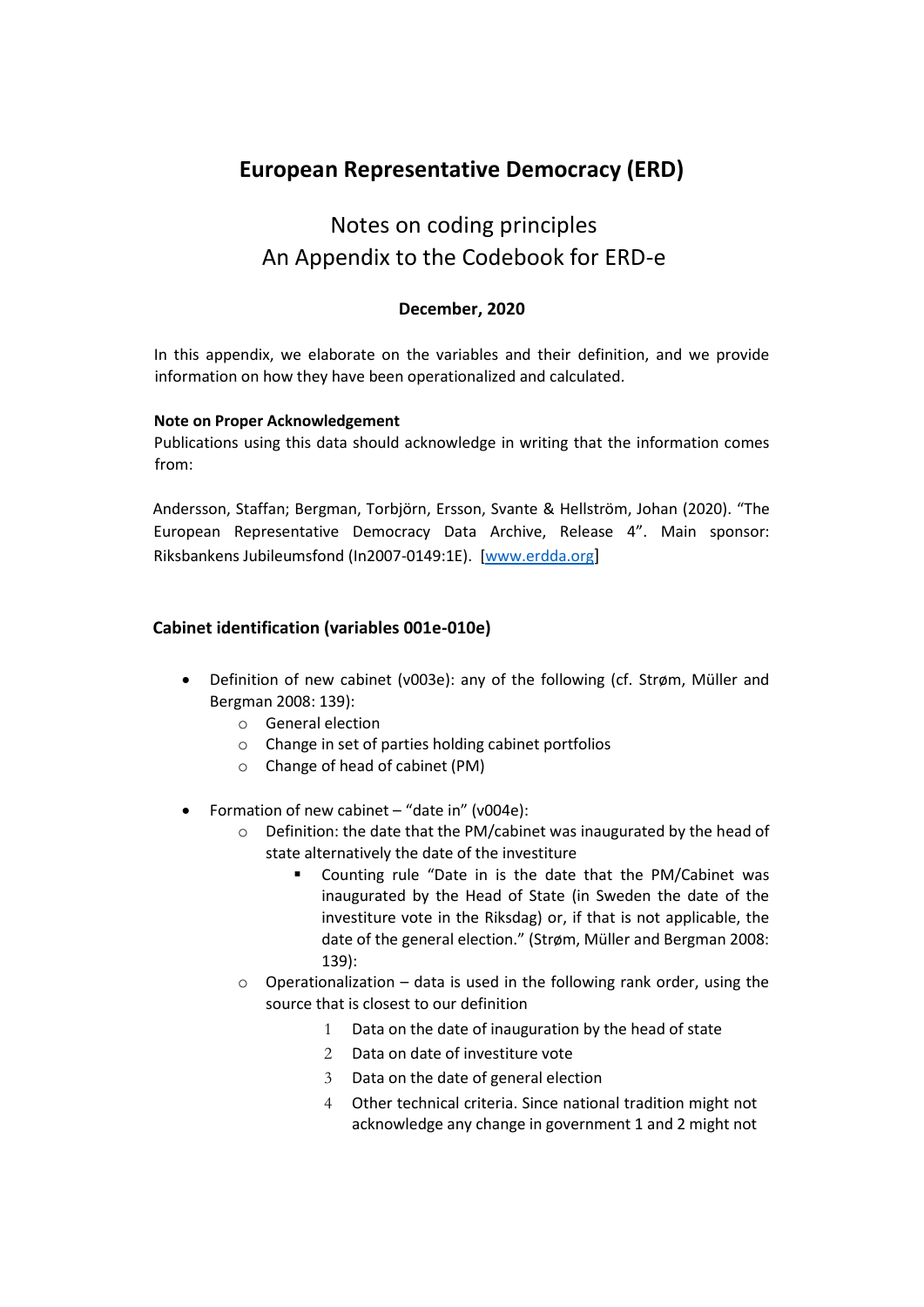take place although we have identified a new cabinet, e.g a change in party composition

- o Variables on date of general elections, if second ballot is employed, that it is the date we used (v008e-v009e) $1$
- Termination of cabinet, "date out" (v005e):
	- $\circ$  Definition "date out": date of formal resignation or date of general election (or when applicable, the date of presidential if it is required or customary for governments to resign at the time of presidential elections), whichever comes first (cf. Strøm, Müller and Bergman 2008).
	- o Operationalization: for resignation we use:
		- 1. Acceptance of head of state of resignation
		- 2. Vote of no confidence
		- 3. Date on the date of general election
		- 4. Other technical criteria. Date of resignation which includes change in party composition, death of PM etc. which might not have been officially recorded in the national tradition but ended the cabinet.<sup>2</sup>

**Space-Time (variables 100e-147e)** 

See codebook for ERD-e

#### **Parliamentary seat distribution (variables 200e-274e)**

- Party seats o The general rule applied for a new party to be recorded is that it needs to gain 3 seats; otherwise groups with seats (1 or 2) are encoded as "other". When a party has been registered, seats in future elections will always be coded for that party even if it just gains 1 or 2 seats.
	- o Exceptions from this general rule:
		- Parties with cabinet posts are always coded.

<sup>&</sup>lt;sup>1</sup> Note on when method 1, 2 or 3 were used (v006e) o Concerning priority between methods used there is such a rank, but this apply only between 1 and 2 (just above), and not 3 and 4, e.g. we might have a cabinet that simply continues after elections and in these cases we use the election date as the start of the cabinet although it might be officially inaugurated later.

<sup>&</sup>lt;sup>2</sup> Note on whether method 1, 2, 3 or 4 were used (v007e): Concerning priority between methods used there is a such but only between 1 and 2, and not 3 and 4, e.g. we might have a cabinet that ends because of changes in party composition where there are no formal resignation of the PM and therefore no acceptance of such resignation by the head of state (formal acceptance by the head of state might instead occur much later when the government is ended according to the country traditions).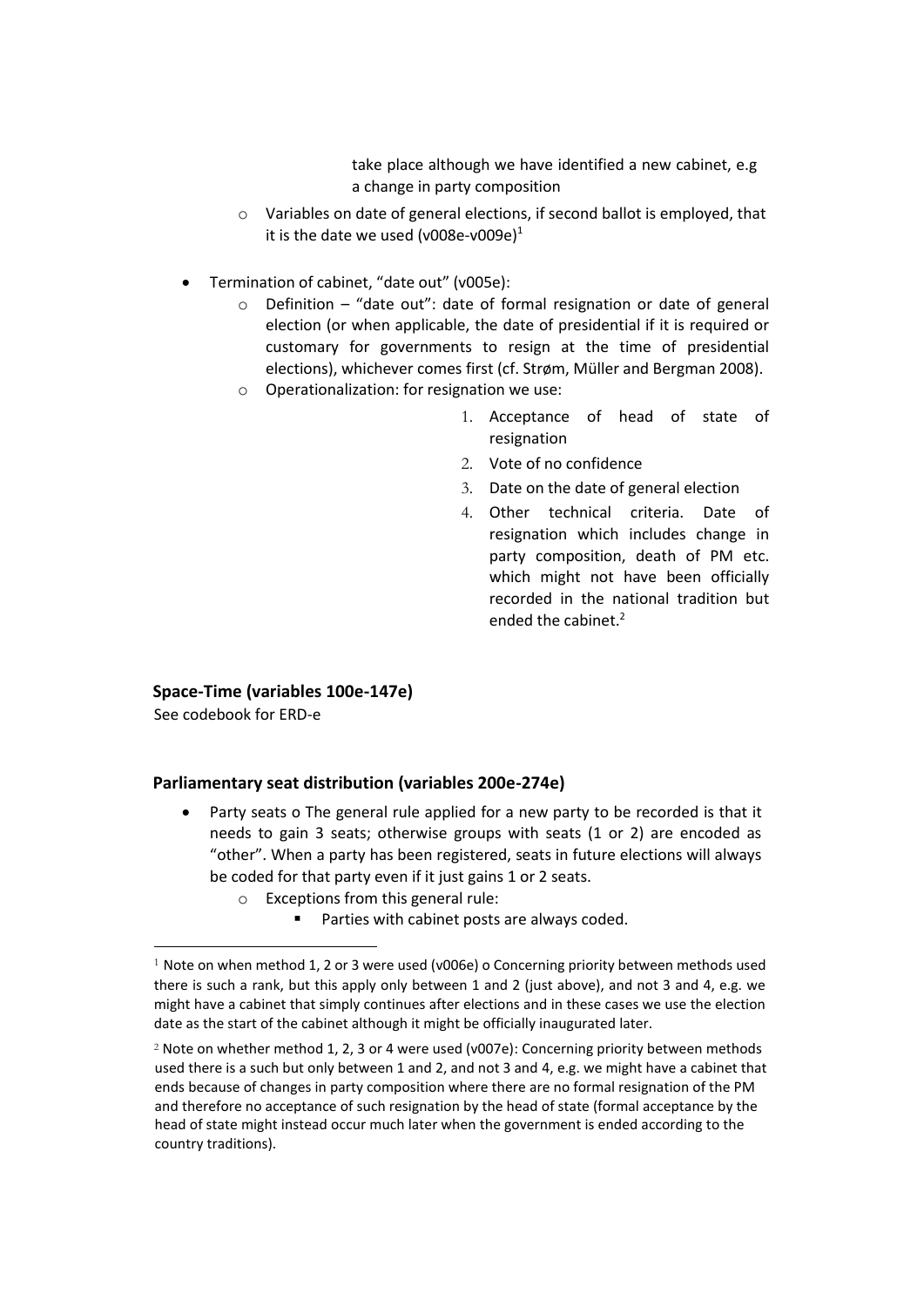In some cases when, according to country experts, a party had an important impact on the party system, whether this is due to its impact on the left-right placement of parties or institutionally related aspects such as acting in a small parliament, like in Luxembourg or Iceland, where few seats might correspond to a substantial proportion of the vote.

## **Structural Attributes (variables 300e-331e)**

- Maximum possible cabinet duration (v304e)
	- o Number of days between the date in of the cabinet and the next estimated scheduled election date.
- Maximum possible cabinet duration (v305e)
	- o Same as above but new calculation applied to all cabinets.
	- Effective Number of parliamentary parties, lower chamber (v309e)
	- o The Laakso and Taagepera (1979) index is used.
- Bargaining power fragmentation (v310e)
	- o Bargaining power fragmentation is calculated according to the Laakso and Taagepera (1979) index but using the standardized Banzhaf index, rather that seat shares.
- Effective number of parliamentary parties, upper chamber (v311e)
	- o The Laakso and Taagepera (1979) index is used.
- Bargaining Power of Largest Party (v313e)
	- o I.e. according to the the standardized Banzhaf index.
- Non-partisan cabinet (v315e) = technocratic cabinet
- Maximum bargaining power party in cabinet (v322e)
	- o I.e. according to the the standardized Banzhaf index.
- Minimal winning coalitions ( $v327e$ ) = a cabinet that has a majority but that does not have a surplus majority.
	- o A minimal winning coalition is turned into a losing coalition by the subtraction of any of the coalition parties, i.e., if it loses a coalition party it holds less than 50 % plus one seat.
- Surplus majority cabinet (v328e)
	- o Can lose a coalition party and still be winning, i.e. control 50 % plus one seat or more in the parliament.
- Number of cabinet members (ministers) (v330e)
	- o All cabinet members with voting right in the cabinet are counted (PM, Vice-PMs, cabinet ministers) but not junior ministers.

## **Preferences (variables 400e-416e)**

- o Party of the median legislator, first dimension, lower chamber (v400e).
	- Left-Right Placement of political parties using "Taxes versus spending" based on Kenneth Benoit & Michael Laver's (2006) expert survey including results from 47 Countries, 2003-2004.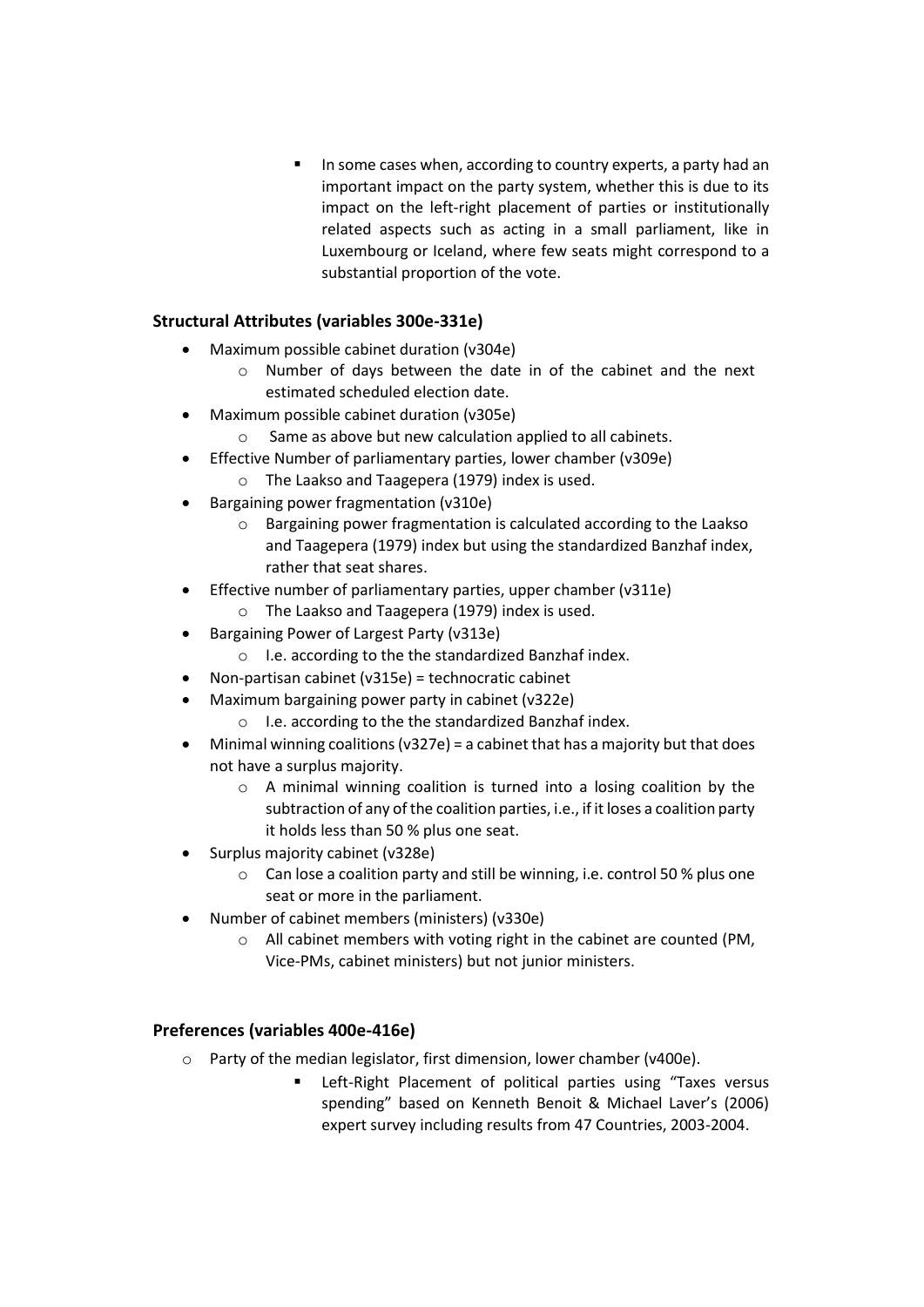- Salience of first dimension (v401e). Importance/ weight of first dimension to parties according to Benoit & Laver's survey
- $\circ$  Party of the median legislator, second policy dimension, lower chamber (v402e).
	- Left-Right Placement of political parties according to the most salient (weighted) dimension not counting taxes versus spending, also from Benoit & Laver (see above).
- Salience of second dimension (v403e). Importance/ weight of second dimension to parties according to Benoit & Laver's survey
- Median Party (1st dimension) in Cabinet (v411e).
	- o Median legislator party in cabinet, Left-Right dimension (taxes versus spending, see above). Note that when there are two median parties and one of them is in the cabinet this is coded as 1 (median party is part of cabinet).
- Median Party ( $2^{nd}$  dimension) in Cabinet ( $v412e$ ).
	- o Median legislator party in cabinet, other dimension (the most salient among other dimensions as above). When there are two median parties and one of them are in the cabinet this is coded as 1 (median party is part of cabinet)
- Connected cabinet (v413e)
	- o Connected cabinet o Left-Right Placement of political parties using "Taxes versus spending" based on Kenneth Benoit & Michael Laver's (2006) expert survey. If a coalition has jumped a party, it does not constitute a connected cabinet party is jumped the government is not connected (say a cabinet consisting of parties B, D, E and jumping party C in table 1 below).
- Minimal Winning Connected Coalition (v414e)
	- o Technically MWCC must be a subset of connected cabinets, but it need not be a subset of MWC. A cabinet is a MWCC if (i) it is connected, and (ii) it cannot remain winning AND connected by dropping a party. In other words, it can be a surplus majority coalition, if the surplus party is needed to make the coalition connected. This is the case as long as the cabinet parties at each 'end' of the connected coalition are necessary to make it winning. If they both are necessary to be winning, but there is a surplus party in the middle, a connected coalition can be MCWC and surplus rather than MWC.
		- **Example**

Table 1. A surplus majority cabinet that is a Minimal Winning Connected Coalition

|       | Left-right placement $1st$ dimension |    |  |  |  |    |  |       |
|-------|--------------------------------------|----|--|--|--|----|--|-------|
| Party | Α                                    | В  |  |  |  |    |  | Total |
| Seats | 10                                   | 24 |  |  |  | 14 |  | 79.   |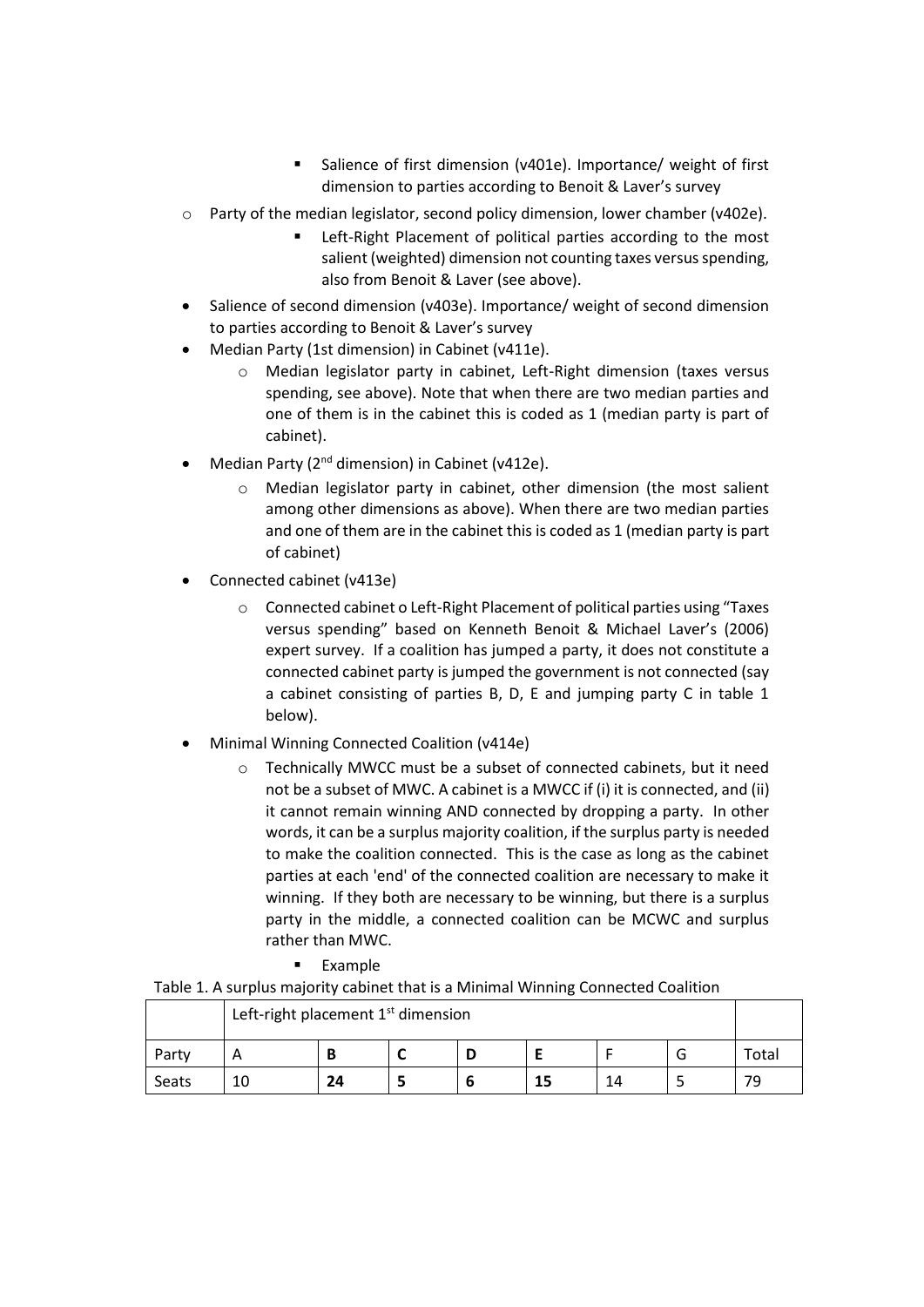- o The sitting coalition cabinet in bold. Note that this cabinet is a surplus majority government, i.e. for a majority 40 seats are needed and this cabinet holds 50 seats and could drop either party C or D and still be winning. However if we apply the first test and check whether it is connected it clearly is (no party is jumped). Secondly if we drop a party at the ends it is no longer winning. Thus this is a Minimal winning connected coalition.
	- Single party cabinets are generally considered by definition to be connected. Technically, if they are single party majorities, they are also 'minimal connected winning'. But they are not a coalition, however. As such, they are coded 0 on the MWCC variable.
- Conservative cabinet (v415e) o Coded 1 if cabinet majority, i.e. majority of cabinet's seats (see Narud and Valen 2008) is from conservative block, here implying conservative and liberal parties as so recorded according to party families in the party code book. This implies that many parties are neither coded as socialist nor conservative, e.g. Christian and Right Wing parties. Also, coding is based on parties' respective share of seats in parliament.
- Socialist cabinet (v416e). o Coded 1 if cabinet majority is from socialist block, here implying communist, left socialist and social democratic parties as so recorded according to the party families in the party code book. This implies that many parties are neither coded as socialist nor conservative, e.g. Green parties. Also, coding is based on parties' respective share of seats in parliament

## **Institutions (variables 500e-520e)**

- Supermajority for constitutional amendment (v501e)
	- o Include only rules that require more than absolute majority decisions.
- Strong second chamber (v502e)
	- o Whether cabinet is accountable to upper chamber. Acceptance/support is needed from the upper house.
- Weak second chamber (v503e)
	- o Whether cabinet is accountable to upper chamber. Acceptance/support is not needed from the upper house.
- Bicameralism (v504)
	- o The weaker chamber must at least have a temporary suspensive veto.
	- Positive parliamentarism (v505e)
		- o A new PM/cabinet comes to power only if it wins a majority vote (positive investiture) in the parliament.
- Constructive No-Confidence (v508e)
	- Parliament is only allowed to withdraw confidence from a PM/cabinet if there is an absolute majority for a chosen successor as PM
- Semi-Presidentialism (v518e)